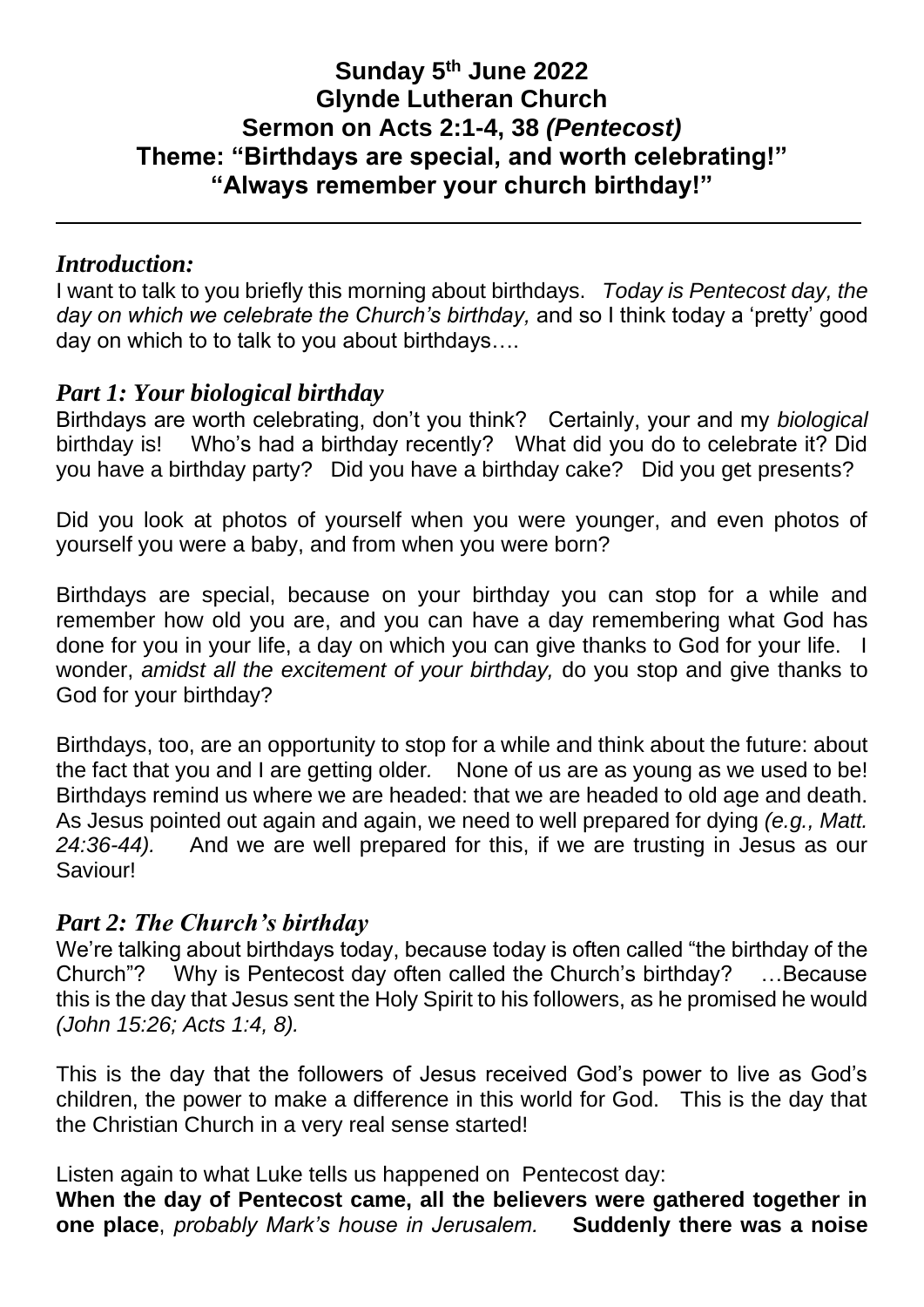**from the sky which sounded like a strong wind blowing, and it filled the whole house where they were sitting. Then they saw what looked like tongues of fire which spread out and touched each person there. They will all filled with the Holy Spirit and began to talk in other languages, as the Spirit enabled them to speak** *(Acts s2:1-4).*

It was very apparent that something remarkable had happened: the followers of Jesus gathered in Mark's house in Jerusalem heard a sound like a strong wind blowing and they saw what looked like tongues of fire settling on each of them. And to top it off, they were all enabled to speak in other languages…. It was clear to those gathered in the house that the Holy Spirit, the Spirit of God, had come upon them as Jesus had promised he would!

And then the Holy Spirit in Peter empowered Peter to stand up before the crowds of people in Jerusalem for the Festival of Pentecost, and to proclaim to them about Jesus, *and all that God had done for us through Jesus, God's Son.*

Peter finished off his message to the crowd by saying:

**"Each one of you must turn away from his sins and be baptised in the name of Jesus Christ, so that your sins will be forgiven; and you will receive God's gift, the Holy Spirit"** *(Acts 2:38).*

# *Part 3: Your Church birthday*

Which brings us to your Church birthday?

When did you and I first begin our life as God's child? When we were baptised!! When you and I were baptised, we received God's forgiveness, and the Holy Spirit came to live in us *(cf. Acts 2:38).*

The Holy Spirit came to live in the first followers of Jesus, *about one hundred and twenty of them,* on the Day of Pentecost. And the Holy Spirit came to live in each of us when we were baptised! That's the day, you and I were "reborn" as God's children!! *(John 3:1-8; cf. 1:12,13).*

So, your Church birthday, *your baptismal birthday,* is a 'pretty' special day, to say the least! It's a day well worth celebrating and remembering!

It's the day on which your whole life was completely changed!

*1)* This is the day that your sins were "washed away" *(Acts 22:16; cf. 2:38),* the day on which your life as God's forgiven child started! And you have continued to receive God's ongoing forgiveness as you trusted in Jesus as your Saviour *(Rom. 3:28; 8:1).*

Imagine what your life would be like if you hadn't been baptised into God's family!?

Instead of living your life with peace of mind, because you know that Jesus has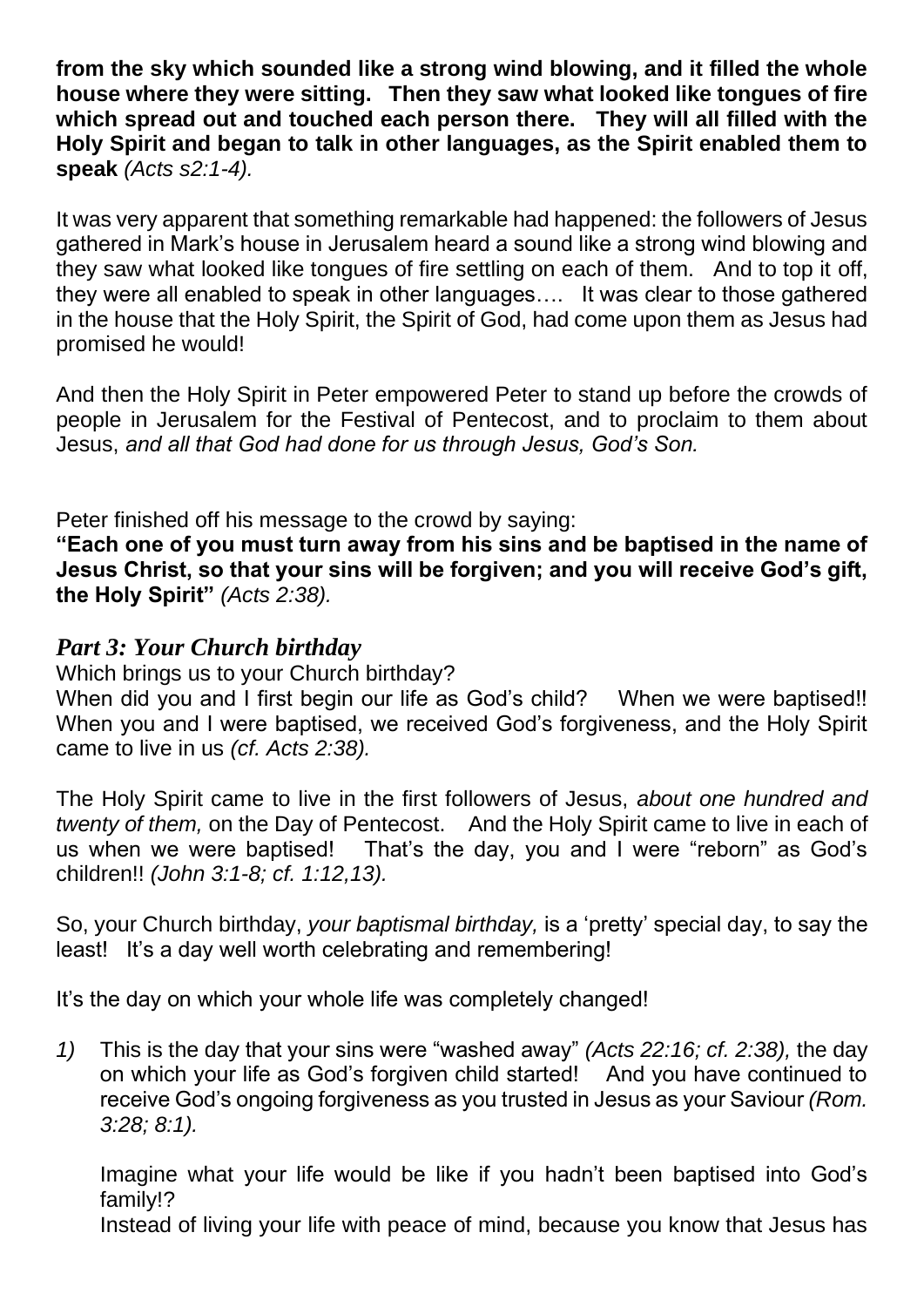suffered and died for all your sins, you would be living your life burdened down with guilt, and shame, and fear.

*2)* Furthermore, it's the day that God's Spirit came to live in you, *the day that God Himself came to live in you!! (Acts 2:38; 1 Cor. 12:13).* God's Spirit in you enables you to go on trusting in Jesus as your Saviour *(1 Cor. 12:3).* And He empowers you to live as God's child! God's Spirit in you empowers you to be more and more like Jesus, and bear the fruit of "love, joy, peace, patience, kindness, goodness, faithfulness, humility, and self control" *(Gal. 5:22-23; cf. Rom. 8:29).*

Furthermore, the Spirit of God in you is the first fruits and the guarantee of all that God has in store for you in the future, *of life after death, of eternal life with God in His new Kingdom, of a new totally Spirit filled body, and so on.* 

Listen to what Paul says about this:

- **But it is not just creation itself which groans; we who have the Spirit as the first of God's gifts also groan within ourselves as we wait for God to make us his sons and set our whole being free** *(Rom. 8:23).*
- **You believed in Christ, and God put his stamp of ownership on you by giving you the Holy Spirit he had promised. The Spirit is the guarantee of our inheritance** *(no more than that, the Greek word used here in the original means the down payment, the first instalment, the pledge of what is to come),* **the guarantee that we shall receive what God has promised his people** *(Eph. 1:13-14).*

So your Church birthday, *your baptismal birthday,* is a day well worth celebrating, *to say the least!* Imagine what your life would be like if God's Spirit didn't live in you, *if you hadn't been baptised!? (cf. 1 Cor. 6:19).* You would be a lost person: apart from God, living for yourself, and having your life controlled by your "human nature" which Paul says shows itself in all sorts of indecent and self-centred ways *(cf. Gal. 5:19-21).*

So can I ask you, "Do you celebrate your Church birthday, *your baptismal birthday?"* For a start, do you know what day your Church birthday is on, *your baptismal birthday,*  is on? Mine's on September 27<sup>th</sup> (hold up certificate). Do you think that we should celebrate this day at home? We do it here in church with our baptismal anniversaries, *and in fact we are going to do that next week for people baptised in the months of April to June*, but should we do it at home? I think so!

What sorts of things do you think we could do to remember our Church birthday?

- **Put your Church birthday on your calendar or in your diary**
- **Light your baptismal candle on that day**
- **Sing "It's your birthday" or "Happy birthday"**
- **Have a baptismal birthday cake at home, and talk about your baptism and**